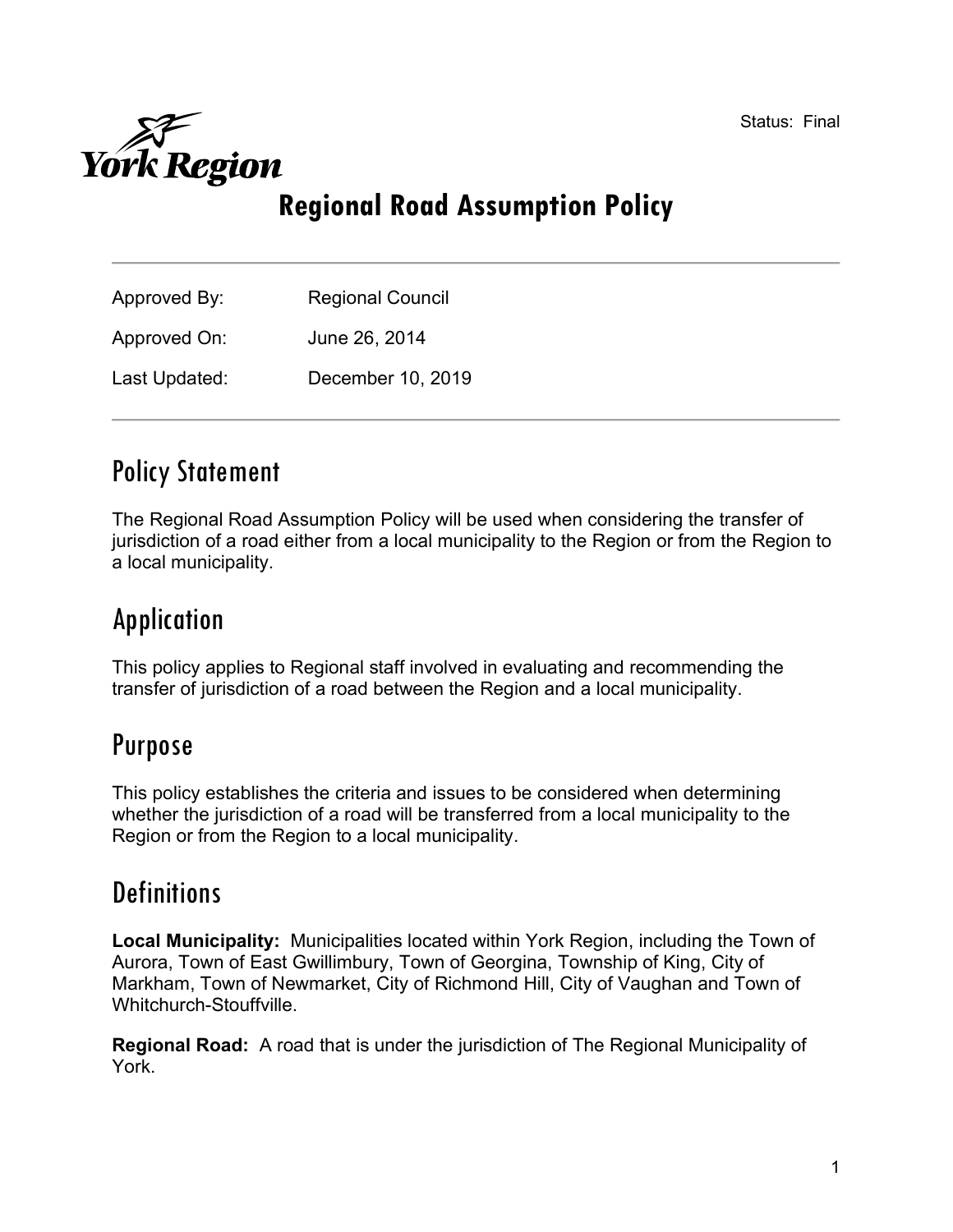## **Description**

### Considerations for the Interjurisdictional Transfer of a Road

The following criteria and issues shall be considered when assessing the proposed transfer of jurisdiction over a road:

#### 1. Regionally Significant Transportation Network Criteria

To form part of the Regional road system, the road must support the Region's transportation plans and objectives as defined by (but not limited to) the Transportation Master Plan, Regional Official Plan and Vision 2051.

Additionally, to form part of the Regional road system, the road must meet one of the following functions:

- Perform a cross-boundary, inter-regional or inter-municipal function
- Provide a logical connection in the Regional road network and fill a gap where one currently exists
- Provide a direct link to the provincial highway system
- Support an existing or planned rapid transit route or connection to a major transit hub

### 2. Existing Corridor and Environmental Conditions and Issues

It is necessary to assess the existing condition of the road and any issues related to the road including:

- The environmental condition of the road (such as a Phase 1 environmental site assessment)
- Whether there are any issues with:
	- o Drainage
	- o Traffic noise
	- o Access
- The condition of:
	- o The pavement
	- o Any streetscape and trees
	- o Any structures, culverts and retaining walls associated with the road
- Whether there are any outstanding legal issues

Any significant existing corridor and environmental conditions or issues may require additional analysis or assessment by the Region or the local municipality before a recommendation is made concerning whether to transfer jurisdiction of the road.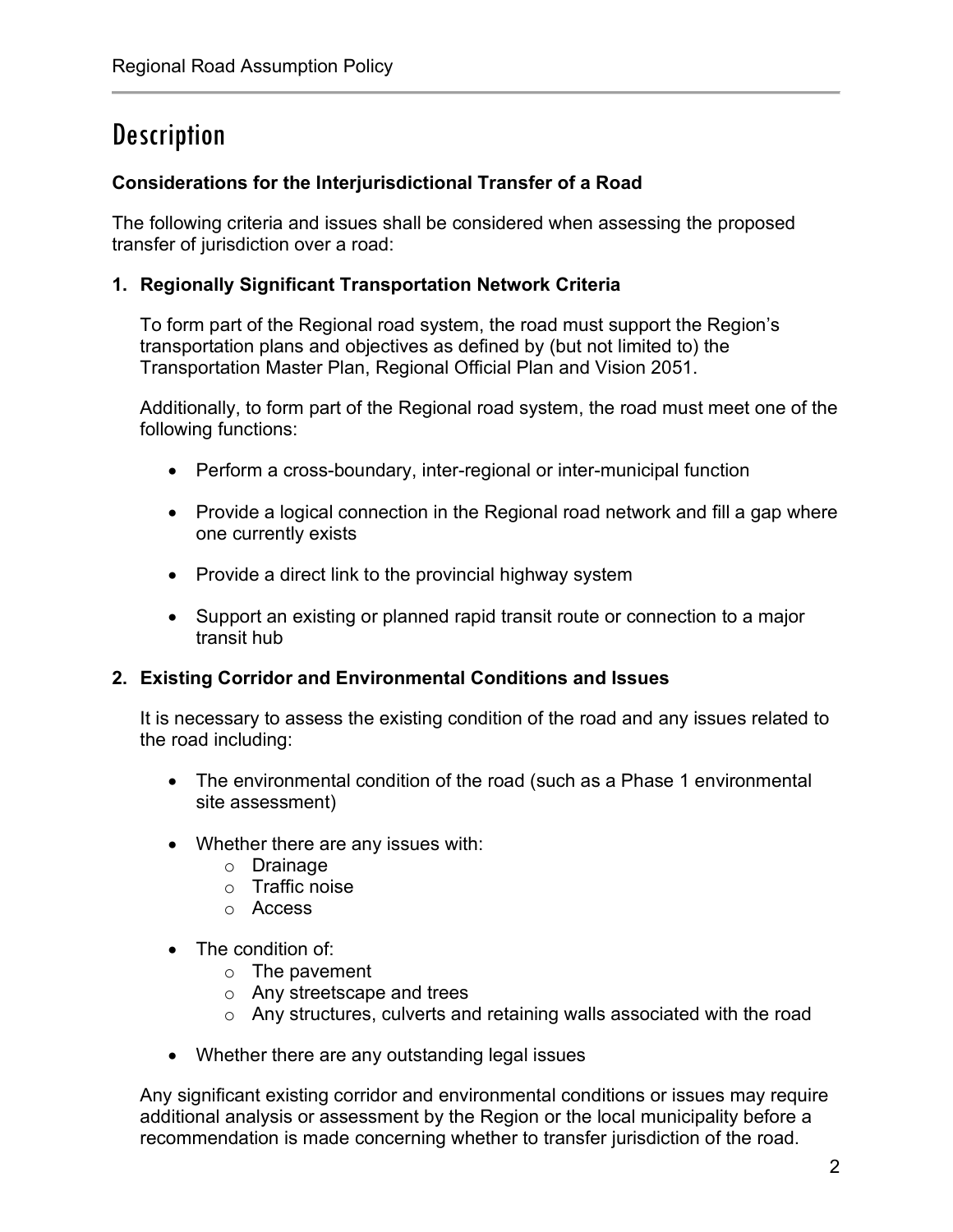### 3. Financial and Operational Costs

Consideration shall also be given to the following financial and operational matters:

- Anticipated long-term operating and capital costs of the road (asset management/life cycle costs)
- Short-term maintenance costs taking into consideration the condition of the road
- Impact on road operational plans and facilities
- Development charges and asset replacement reserves to be transferred by the local municipality

## Responsibilities

- 1. If the interjurisdictional transfer of a road is being considered, the Region and the local municipality shall refer to the issues and criteria set out in this policy to evaluate the appropriateness of the transfer.
- 2. The Region and the local municipality shall consult with each other and provide any information that may be useful to evaluate the condition of the road, including all available information regarding surface and sub-surface infrastructure, engineering drawings, reports and digital files.
- 3. The Region and the local municipality shall each prepare a report to their respective councils concerning the proposed change in the jurisdiction of the road.
- 4. The municipality having jurisdiction of the road prior to the proposed transfer shall notify adjacent land owners of the proposed change in jurisdiction.
- 5. Any agreed to Development Charge (DC) reserves and asset replacement reserves specific to the road shall be transferred to the municipality having jurisdiction of the road.

## Contact

Director, Transportation and Infrastructure Planning, Transportation Services, ext. 75901